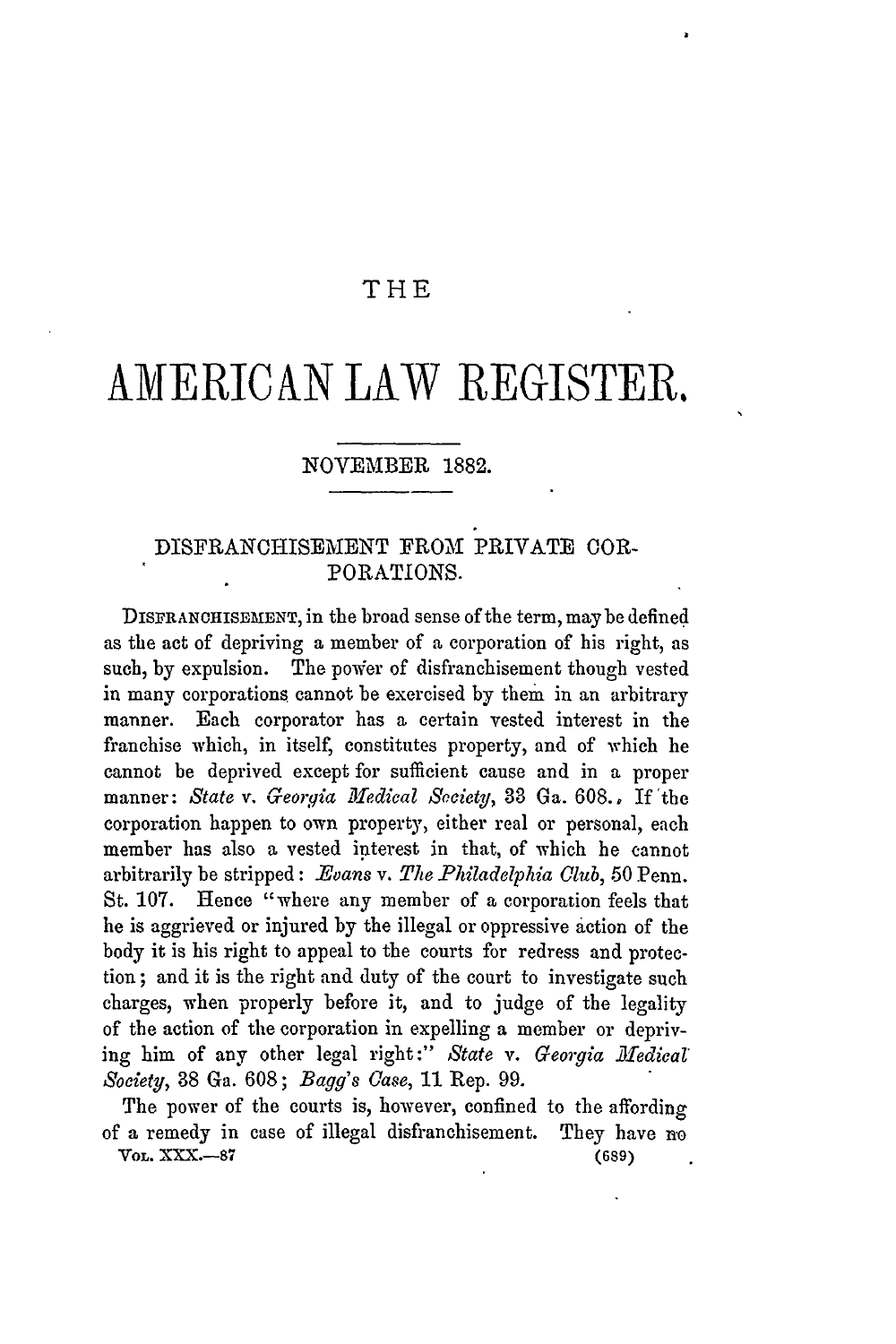#### 690 DISFRANCHISEMENT FROM PRIVATE CORPORATIONS.

power of themselves to disfranchise the members of a corporation: *Attorney-General v. -Earl of Clarendon,* 17 Ves. 491; *Neall v. Hill et al.,* 16 Cal. 145. Unless, indeed, such power be expressly conferred upon them by the charter, in which case it seems probable that their jurisdiction would be exclusive, and the usual powers of the corporate body in the premises ousted: *People ex* rel. Gray v. Medical Society of the County of Erie, 24 Barb. 570.

The aim of this article is to set out briefly the principles by which the courts have been guided in their adjudications upon the exercise of the right of disfranchisement by private corporations. The subject falls naturally into three heads: 1. For what cause may a member be disfranchised; 2. In what manner must a member be disfranchised; 3. In case of an illegal disfranchisement what remedy will the courts afford.

I. For what cause may a member be disfranchised.

The right of disfranchising its members may either be expressly conferred upon a corporation by the terms of its charter or implied from the simple fact of the corporate existence. An express authority to exercise this right may assume any one of several shapes. A corporation may be empowered to expel its members for any reasonable cause, in which case it seems that it is for the corporate body, solely,'to say what is reasonable cause: *inderwick et al. v. Snell,* 2 MeN. & G. 216.

Again, a corporation may be empowered to expel its members for breaking the established rules and regulations to its injury. Where this is the case the corporation has clearly the power of establishing what lawful and reasonable rules and regulations it pleases, and of expelling its members for such an infringement of them as it deems prejudicial to its interests: *Black and White Smiths' Society v. Vandyke*, 2 Whart. 309. Again, a corporation may be empowered to expel any member in case he be detected in the commission of a certain class of offences. Where this is the case the corporation it seems has the exclusive power of determining whether any specific act comes within the class of offences 'which constitutes cause for expulsion: *Commonwealth ex ret. Bryan v. Pike Beneficial Society,* 8 W. & S. 247.<br>In none of the three cases above mentioned will the courts review

the action of the corporation, unless of course there be actual *mala fides shown.* See *Regina v. Governors of Darlington Free*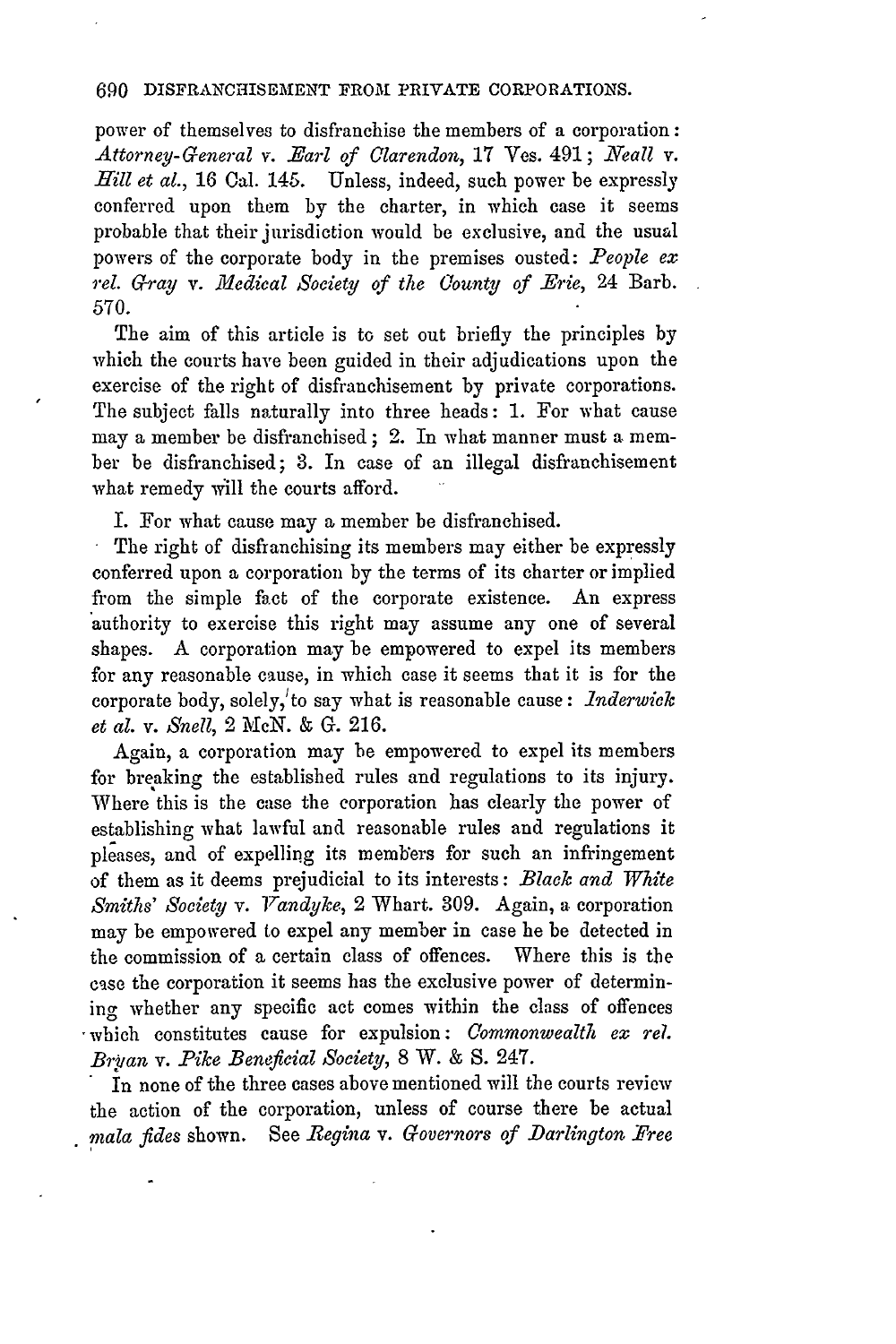*Grammar School,* 14 L. J. (Q. B.) 67; *People ex rel. &tevenson v. Higgins,* 15 Ill. 110.

Charters, however, conferring such broad powers are not ordinarily granted, and where the courts are vested with the right of incorporating societies, charters containing a grant of such powers will not be approved: *Butchers' Beneficial Association,* 38 Penn. St. 298; *Beneficial Association of Brotherly Unity,* 38 Id. 299. Where the terms of a charter merely provide that the corporation shall have power to disfranchise its members or to disfranchise them when it sees fit, without distinctly specifying what shall constitute sufficient cause, this will not be construed to vest in it any further authority in this regard than it would have by implication independent of all charter provisions: *State ex rel. Graham v. Ohamber of Commerce,* 20 Wis. 63.

لمحاميان

Corporations whose purposes are primarily or exclusively those of gain have no power of disfranchisement, unless it is expressly conferred by the charter: *In re Long Island Railroad Co.*, 19 Wend. 37; *Evans v. Philadelphia Club,* 50 Penn. St. 107. All other private corporations, however, are vested incidentally with this power. The doubts expressed upon this point in *Fawcett v. Charles,* 13 Wend. 473, have been conclusively set at rest by the later authorities. The cases in which a corporator may be expelled by virtue of the implied power of disfranchisement vested in the corporate body arrange themselves under three principal heads.

1. Where he has committed some offence which bears no immediate relation to his corporate duty or character but is in itself of so infamous a nature as to render the offender unfit to exercise the franchise and associate with honest men.

2. Where he has committed some offence which relates merely to his corporate duty or character, and which amounts to a breach of the condition tacitly or expressly annexed to the franchise.

3. Where he has committed some offence of a mixed nature which is not only contrary to his duty as a corporator, but also infamous in its nature and indictable by the law of the land: *Rex v. Richardson,* 1 Burr. 5.39; *Fawcett v. Charles,* 13 Wend. 473 **;** *People ex rel. Gray v. Medical Society of the County of Erie, 24* Barb. 570 ; *People ex rel. Thacher v.* **N.** *. Commercial Association,* 18 Abb. Pr. 271; *Commonwealth v. St. Patrick's Ben. Soc.,* 2 Binn. 441; *Evans v. Philadelphia Club,* 50 Penn. St. 107; *People ex rel. Page v. Board of Trade,* 45 Ill. 112; *State ex rel.*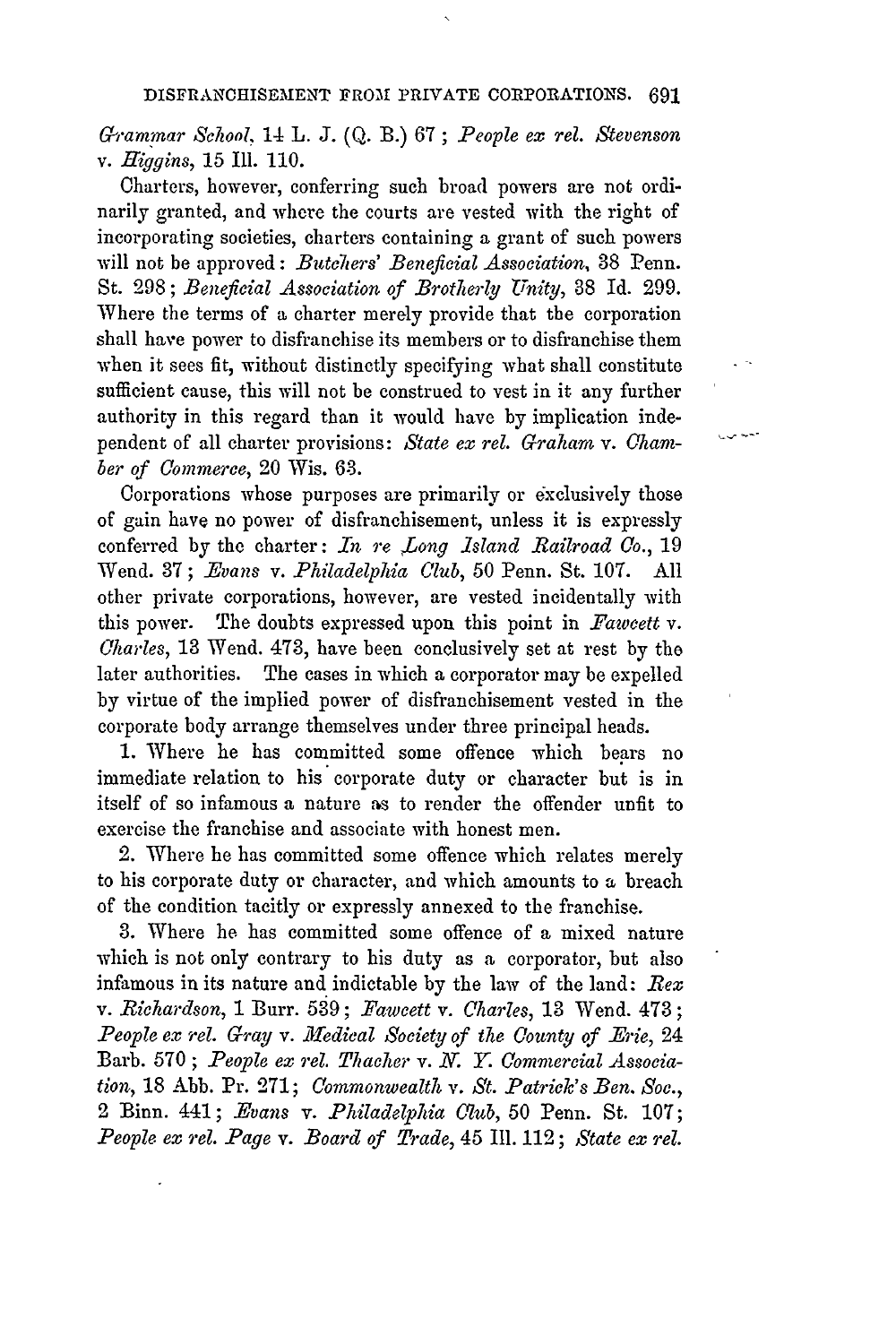Graham v. Chamber of Commerce, 20 Wis. 63; *State ex rel. Danforth v. Kuehn, 34 Wis. 229.* 

The corporation cannot proceed to disfranchise a member for the first of these causes until he has been indicted therefor by the civil authorities and convicted by a jury: Wilcock on Mun. Corp., sect. 646; *Leech v. Harris et al.,* 2 Brewst. 571.

The corporation may'proceed to disfranchise a member for the second of these causes without such prior indictment and conviction : Wilcock on Mun. Corp., sect. 639. Whether a corporation may disfranchise for the third of these causes without a prior indictment and conviction seems doubtful. Mr. Wilcock inclines to believe that it cannot: Wilcock on Mun. Corp., sect. 640. But see *contra, People ex rel. Thacher v. N. . Commercial Association,* 18 Abb. Pr. 271.

The breach of a member's corporate duty is by far the most frequent cause for expulsion. Every person who becomes a member of a corporation impliedly undertakes to do or to say nothing which shall be injurious to the interests of the body. If he does, his corporate rights are justly forfeited, and he may properly be disfranchised. The implied right of disfranchisement for breach of corporate duty is in some corporations affected by the provisions of the by-laws. In many instances, it is true, these are simply declaratory in their nature, and specify as causes of disfranchisement offences which would of themselves, without any special provision, authorize the corporation to exercise its expelling powers. Sometimes, however, they prescribe new duties for the corporators, a breach of which would not of itself constitute valid ground for disfranchisement' and then annex that penalty in case of such breach. The validity of such by-laws, and of course therefore of all disfranchisements effected under them, is to be determined by various considerations. The by-law must be in its nature reasonable: *People ex rel. Gray v. Medical Society of the County of Brie,* 24 Barb. 570; *Hibernia Fire Engine Co. v. Commonwealth.*, 93 Penn' St. 264; *Dawkins v. Antrobus,* L. R., 17 **Ch.** Div. 615, and must not be opposed to public policy: *People ex rel. Doyle* v. *X. Y. Benevolent Society,* 3 H n 361; *People ex rel. Gray v. Medical Society of the County of Erie,* 24 Barb. 570. The breach of the duties imposed by it must also appear to be in its nature clearly injurious to the interests of the corporation. A by-law authorizing expulsion for non-compliance with mere minor and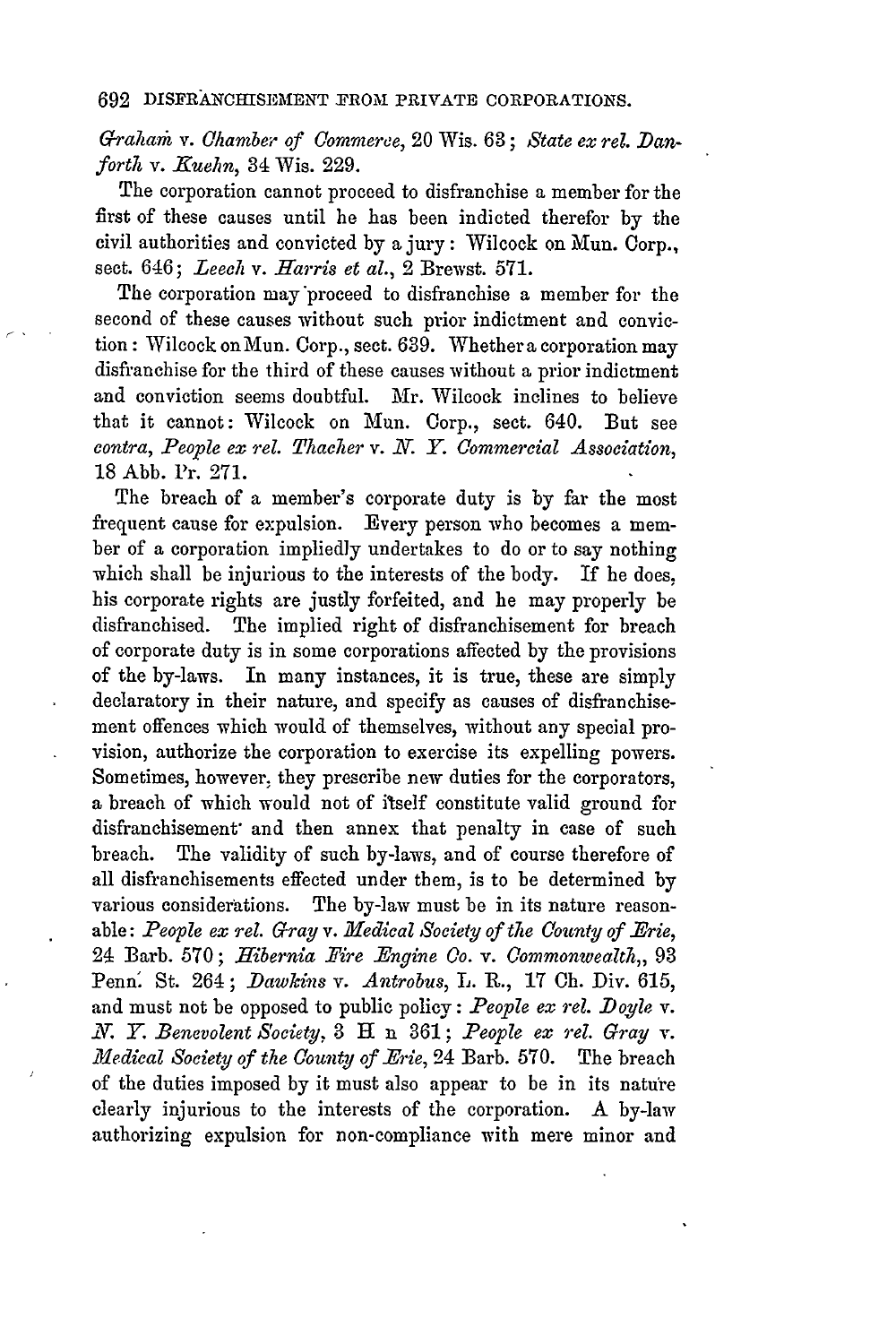unimportant regulations is void: *.Evans v. Pkiladelphia Club,* 50 Penn. St. 107.

**A** deviation from the duties prescribed by the by-laws before becoming a member of a corporation, will in no case constitute a valid ground for disfranchisement: *People ex rel. Bartlett v. Medical* Society, 32 N. Y. 187.

The following decisions as to what are and what are not sufficient causes for the exercise of the implied power of disfranchisement by corporations of various kinds will best illustrate this branch of the subject:

COMMERCIAL ASSOCIATIONS.—These are usually established to promote just and equitable principles in trade, to encourage a high standard of commercial honor and credit, and to facilitate the transaction of business. The following offences when particularly specified by the by-laws as causes of disfranchisement have been held to be properly visited with that penalty. Failure promptly to comply with the terms of a contract: *People ex tel. Page v. Board of Trade,* 45 Ill. 112; even though it be made with a person not a member of the association : *Dickenson v. Chamber of Commerce,* 29 Wis. 45 ; or though it be purely parol and therefore not enforceable at law by virtue of the provisions of the Statute of Frauds: Id. The obtaining of goods under false pretences, though from a non-member outside the jurisdiction of the corporation: *People ex rel. Thacher v. N. Y. Commercial Association,* 18 Abb. Pr. 271. The carrying on of business outside the rooms of the association either before or after ordinary business hours: *State ex rel. Cuppel v. Ohamber of Commerce,* 47 Wis. 670. It seems also that where there is a special provision to that effect in the by-laws insolvency will form a valid cause for suspension from such associations: *Moxey's Appeal*, 9 Weekly Notes Cases 441.

The following offences have been held not to furnish sufficient ground for disfranchisement. The institution of legal proceedings to prevent the sale of a seat claimed by the relator to whose title an adverse decision had been rendered by the board of managers: *People ex rel. Elliott v. N. Y. Cotton Exchange,* 8 Hun 216. The refusal to submit to the arbitration of a board after having once brought suit in the civil courts, although the by-laws specially provided that if any member should fail to submit to such arbitra-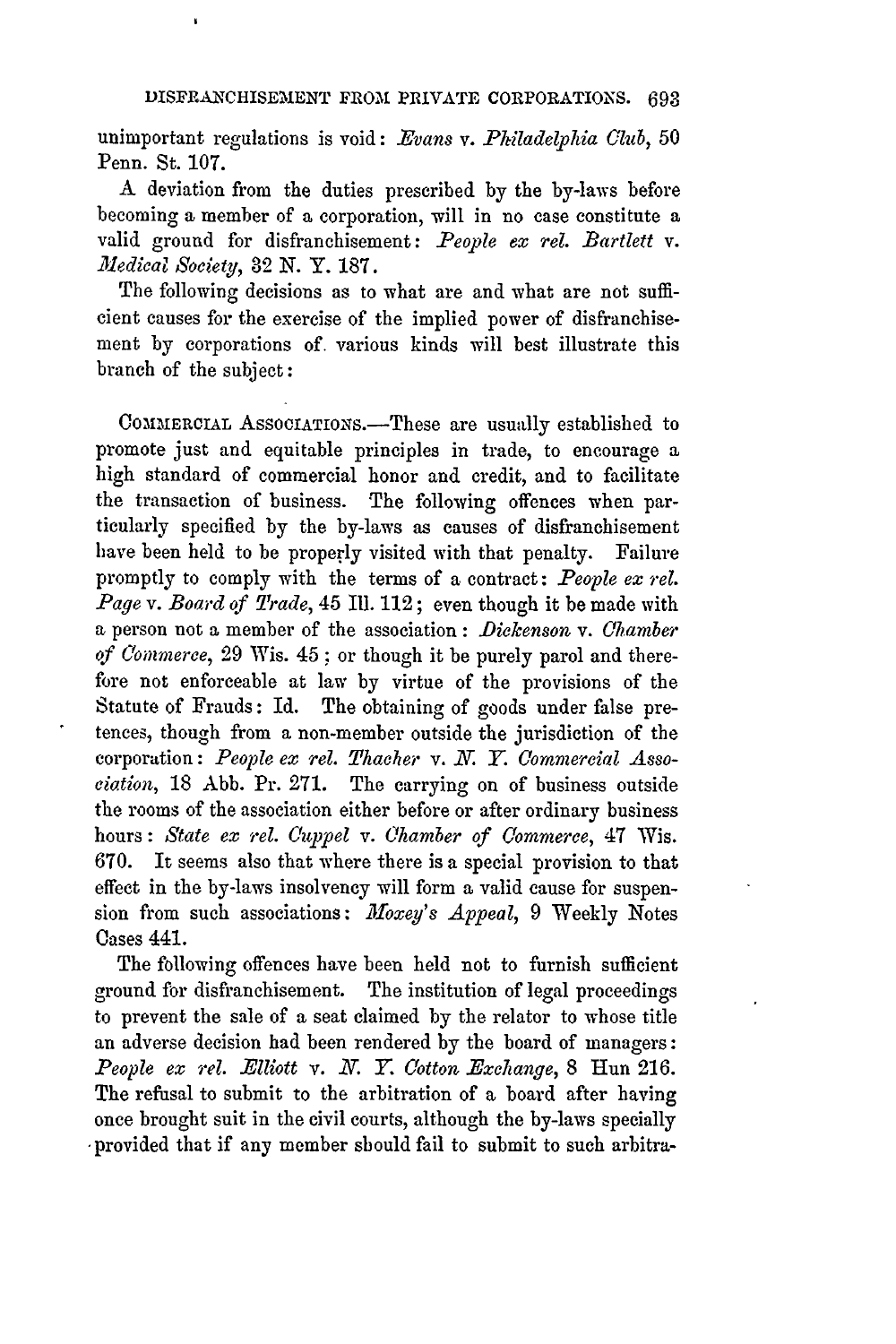tion he might be, disfranchised: State ex rel. Graham v. Chamber *of Gommerce,* 20 Wis. 63. The refusal to pay an award rendered by a board of arbitrators, the by-laws vesting jurisdiction in that board only in case of wilful and fraudulent breach of conduct, and the right of appeal to the whole body which was secured by said by-laws having been denied on the question of jurisdiction merely without going into the full merits of the controversy : *Savannah Ootton -Exchange v. State,* 54 Ga. 668. See also *White v. Brownell,* 2 Daly 329.

BOARDS OF FIRE UNDERWRITERS.-These corporations are established to preserve uniform rates of insurance. Apart from all provisions in the by-laws the charging of lower rates than those established by the association constitutes valid ground for disfranchisement: *People ex rel. Pinckney et al. v. N. Y. Board of Fire Underwriters,* 7 Hun 248.

MEDICAL SOcIETIEs.-These associations are generally established for the purpose of regulating and improving the practice of physic and surgery and for promoting professional intercourse among their members. The following offences have of themselves been held valid causes for disfranchisement. The selling out of a practice and afterwards returning and resuming business in the same locality to the prejudice of the vendee: *Barrows v. Medical Society,* 12 Cush. 402. The constant vilifying of the society and holding oneself out as ready to practice either as an allopath or a \*homeopath at the option of the patient: *<sup>B</sup> x parte Paine,* 1 Hill 665. The following offences have been held insufficient to warrant expulsion. The presentation to the society on entrance of a diploma insufficient to entitle to membership under the charter of the association: *Fawcett v. Charles,* 13 Wend. 473. The advertisement of a patent instrument, such action being prohibited by a code of professional ethics adopted by the society: *People ex tel. Bartlett v. Medical Society, 32 N.Y. 187.* The reception of a fee less than that prescribed by a tariff adopted by the association, although the by-laws specially provided that for this offence a member might be expelled: *People ex rel. Gray v. Medical Society*, 24 Barb. 270. Becoming surety upon the official bond of a colored person in the state of Georgia, after the War of the Rebellion, or giving bail in said state at said time for a colored person charged with riot: *State v. Georgia 11Iedical Society,* 38 Ga. 608.

r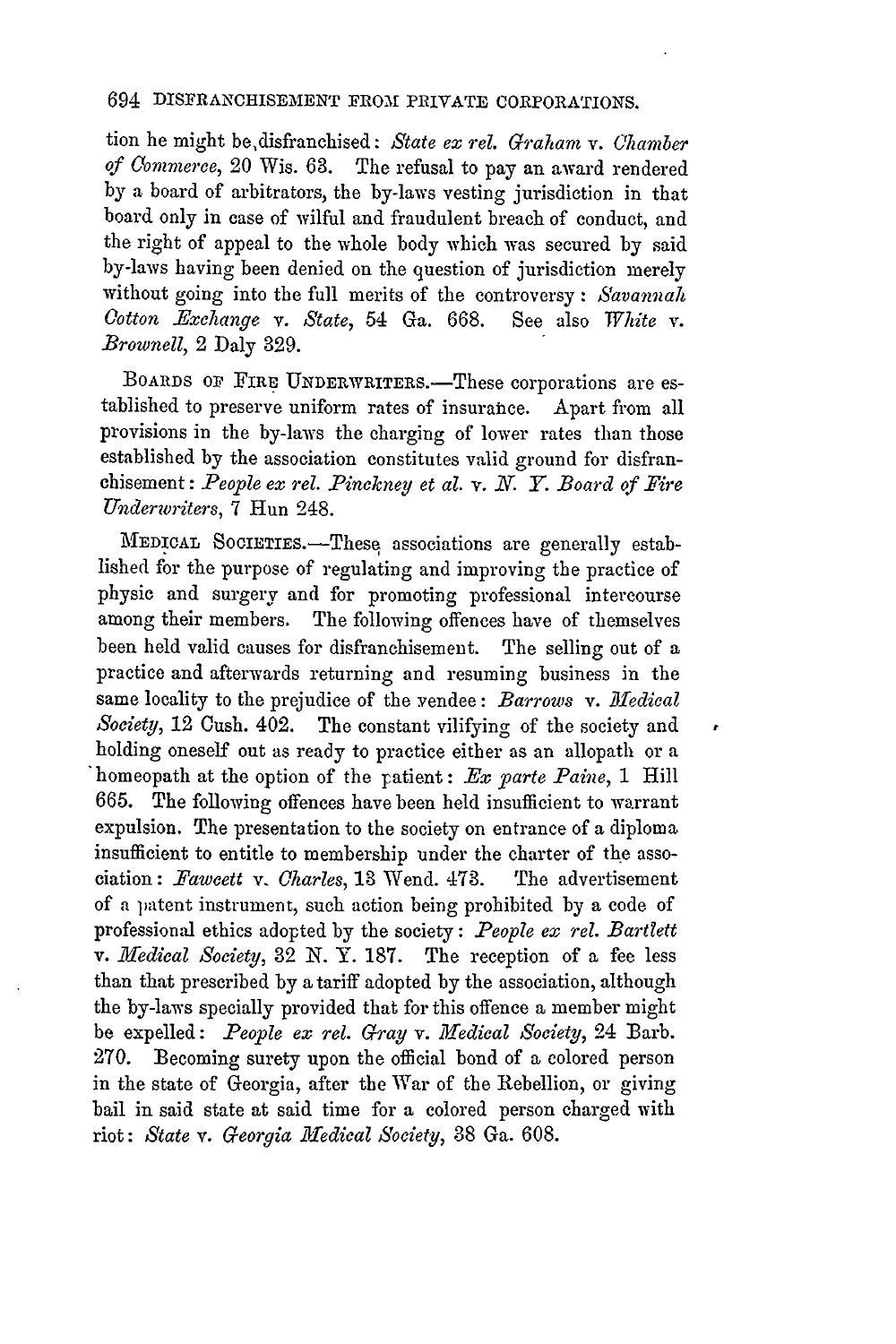#### DISFRAINCHISEMENT **FROM** PRIVATE CORPORATIONS. 695

BENEFICIAL ASSOCIATIONS.—These are organized for mutual assistance in case of death or sickness. It has been held that it is sufficient cause for disfranchisement from these associations, if a member alters a physician's bill so as to entitle himself to greater aid from the society : *Commonwealth v. Philanthropic Society,* 5 Binn. 486. And where that penalty is specially affixed by the by-laws, if he voluntarily enlists as a soldier for active service: *Franklin Beneficial Association v. Commonwealth,* 10 Penn. St. 357; or feigns sickness in order to obtain aid: *Society for the Visitation of the Sick v. Commonwealth,* 52 Penn. St. 125 ; or fails to pay his dues: *Hussey v. Gallagher,* 61 Ga. 86; *Hibernia Fire Engine Co.* v. *Commonwealth,* 93 Penn. St. 264; *contra, People ex tel. Pulford v. Fire Department,* 31 Mich. 458. The following offences have, on the contrary, been deemed insufficient cause for disfranchisement, although that penalty was specially annexed to them by the by-laws. The vilifying of a fellow member: *Commonwealth v. St. Patricle's Ben. Soo.,* 2 Binn. 440. Neglect to take the sacrament according to the specified form of a certain religious body, where the corporation is in its nature purely secular: *People ex rel. Schmitt v. St. Eranciscus Beneficial Society,* 24 How. Pr. 216. The failure to pay dues after an illegal suspension: *People ex rel. Doyle v. N. Y. Benevolent Society,* 3 Hun 361. And in no event when a member has once been fined for the commission of an offence can he afterwards be expelled for the same cause: Id.

**SOCIAL** CLUBS.-In *-Evans v. Philadelphia Club,* 50 Penn. St. 107, it was held that the striking of one member by another in the bar room of the club upon considerable provocation was not sufficient cause for disfranchisement, under a by-law providing for expulsion in case of disorderly conduct. This case was, however, decided by a divided court and carries no great weight. In the recent case of *Dawkins* v. *Antrobus,* L. R., 17 **Ch.** Div. 615, where the expulsion was from an unincorporated society, Sir GEORGE **JESSEL,** the Master of the Rolls, indicated it as his opinion that the publication of a libellous pamphlet on another member of the club and sending the same to him anonymously would not have been deemed adequate cause for disfranchisement had the club been incorporated. Lord Justice JAmES, however, thought otherwise. See *Hopkinson v. Marquis of Exeter*, L. R., 5 Eq. 63; *Labouchere v. Earl of Wharncliffe,* L. R., 13 Oh. Div. 346.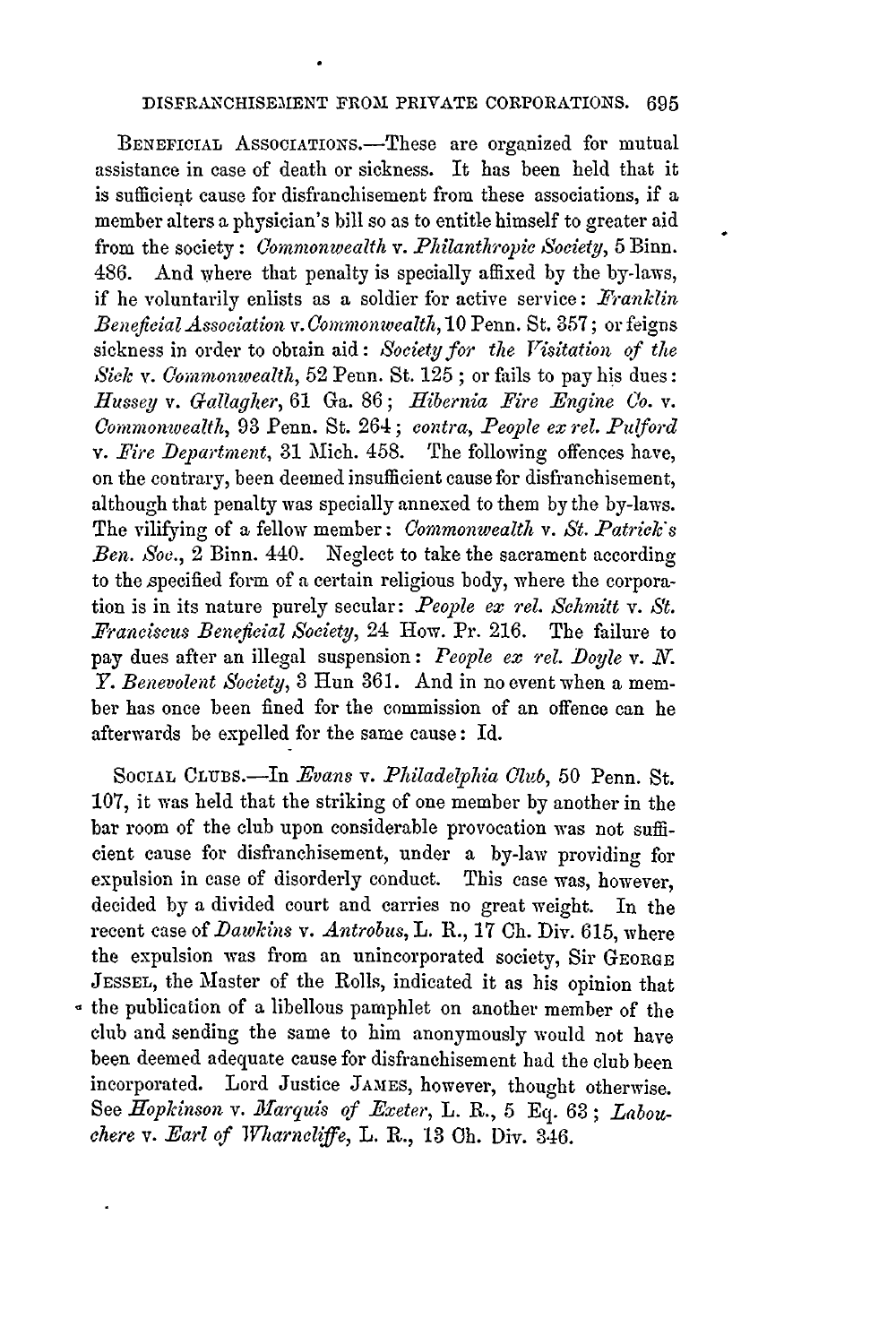#### 696 DISFRANCHISEMENT FROM PRIVATE CORPORATIONS.

EDUCATIONAL AND CHARITABLE INSTITUTIONS.-A member of the faculty of such institutions may be expelled for neglect of duty: *Murdock's Case,* **7** Pick. 303; but not for mere jealousy of other members of the faculty, or for a settled difference of opinion from them as to the proper methods of instruction: Id.

A trustee of such institutions may be expelled or charging the corporation with money never paid: *Commonwealth v. Guardians of he Poor,* 6 S. & R. 469. But not for mere misappropriations of the funds: Id; or for disrespect to his associates, or for failure to serve on a single committee to which he had been appointed: *-Fuller v. Plainfield Academic School,* 6 Conn. 532.

The inmates of such institutions may in pursuance of the provisions. of the by-laws be properly expelled for gross disorder: People ex rel. Newman v. Sailors' Snug Harbor, 54 Barb. 532.

RELIGIOUS SOCIETIES.-The charters of these societies usually provide that the corporators thereof shall consist only of such persons as are members of a specified religious body: *German Beformed Church v. Seibert,* 3 Barr 282. But this is not always the case: *People ex rel. Dilcher v. St. Stephens' Church*, 53 N.Y. 103. Where the charter does so provide it is exclusively for the religious body of itself by means of its regularly organized ecclesiastical courts to determine who are its members and who are not, and these courts may therefore of course deprive any one of his corporate rights for purely ecclesiastical offences, such as non-conformity, contumacy or immorality. Their decisions upon these points will never by reviewed by the civil tribunals. In cases, however, where they undertake to exercise a like power when the offence in question is not purely ecclesiastical in its nature, a grave question arises as to whether they have not overstepped the limits of their authority. Could, for example, an ecclesiastical court disfranchise a member for the use of alcoholic drinks or tobacco **?** Common sense would clearly seem to dictate that they could not, but authority is lacking upon this subject. See note to *Gartin v. Penilck,* 9 Am. Law Reg. (N. *S.)* 210.

Where the charter makes no such provision as that above described it seems that a religious corporation has no power to disfranchise a member for mere moral delinquency: *People ex rel. Dileher v. St. Stephens' Church,* 53 **N.** Y. 103.

In Illinois and Maryland somewhat different principles obtain with reference to the right of disfranchisement from private cor-

 $\mathbf{I}$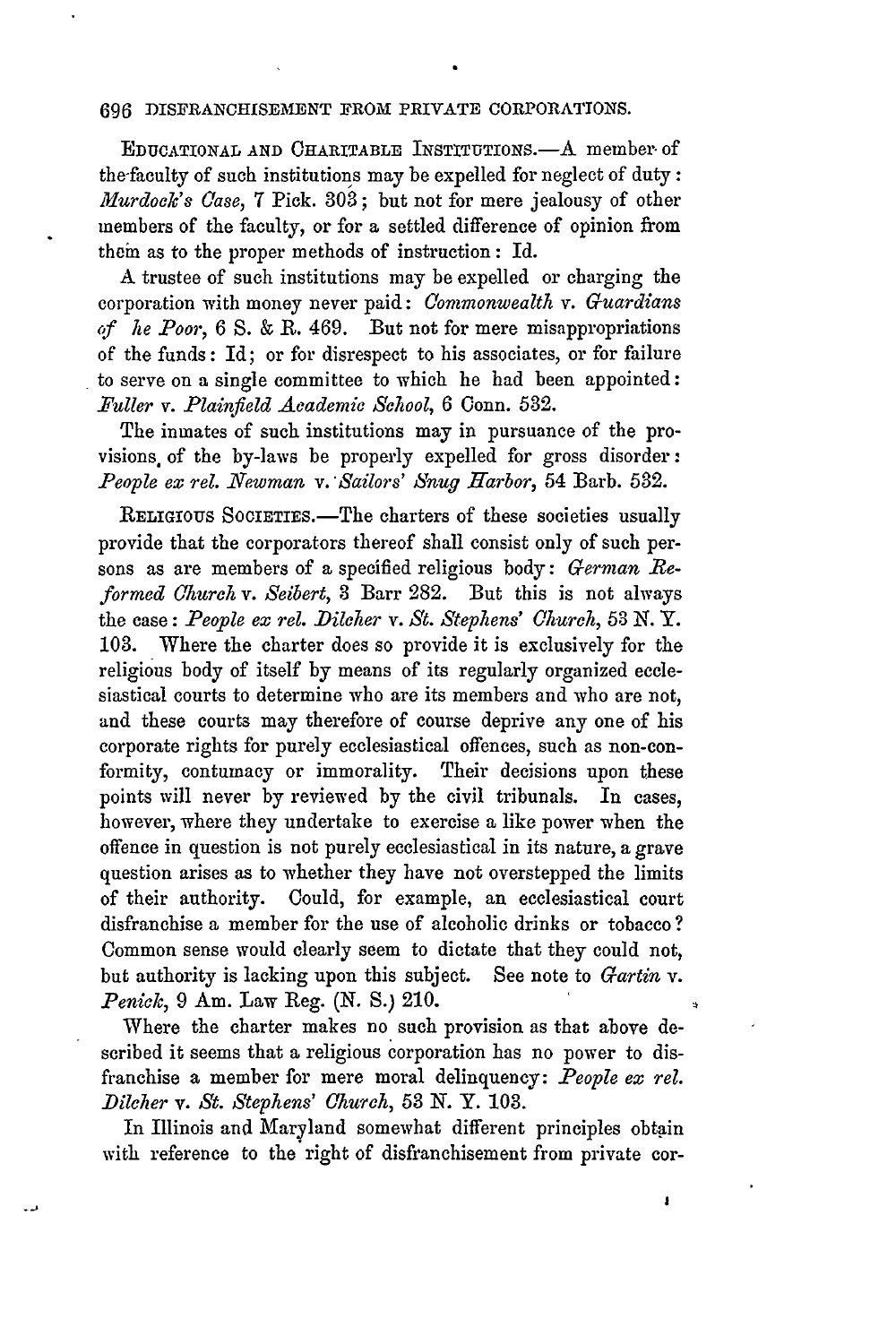porations from those above laid down. All associations for moral, social or beneficial purposes are deemed, though incorporated, to stand as regards their powers of expulsion upon the same footing as unincorporated societies. They are left therefore to enforce their own rules and regulations as they see fit, and may disfranchise for whatever cause they may deem proper: *People ex rel. Rice x,. Board of Trade,* 80 Ill. 134, overruling *People ex rel.* Page v. Board of Trade, 45 Ill. 112; *Anaeosta Tribe of Red Men v. Murbach,* 13 Md. 91. The law upon this point in Illinois is by no means, however, to be considered as settled: *Baxter v. Board of Trade,* 83 **Ill.** 147; *Sturges v. Board of Trade,* 86 **Ill.** 441.

See as to the rights of unincorporated societies in this respect: *Innes v. Wylie et al.,* 1 Carr. & K. 257; *Blisset v. Daniel,* 10 Hare 493; *Hopkinson v. Marquis of Exeter*, L. R., 5 Eq. 63; *Fisher v. Keane, L. R., 11 Ch. Div. 353; Labouchere v. Earl of Wharncliffe,* L. R., 13 **Oh.** Div. 346; *Dawkins v. Antrobus, L.* R., 17 Oh. Div. 615; *White v. Brownell,* 2 Daly 329: *People ex rel.'Dileher v. St. Stephens' Church,* 53 N.Y. 103; *Xl'oxey's Appeal,* 9 Weekly Notes (Phila.) 441; *Smith* v. *Neilson,* 18 Vt. 511.

In England it seems to be held that a defect of original qualification for membership in a corporation constitutes good ground for disfranchisement *:.Regina v. Saddlers' Co.,* 10 H. L. Cas. 404; *Fawcett v. Ciharles,* 13 Wend 473. In America the contrary has been held to be the law.

II. In what manner must a member be disfranchised.

In order legally to disfranchise a member of a corporation the proceedings must be taken in a certain specified manner. if the charter provides what that manner shall be, its requirements must be strictly complied with, otherwise the attempted disfranchisement will be void: *Commonwealth v. Pike Beneficial Society,* 8 *W.* & S. 247. If there be no express charter provision the method of disfranchisement may be regulated by the by-laws: *State v. Trustees of Vincennes University,* 5 Ind. 77; *Commonwealth v. German Society,* 15 Penn. St. 251. And these by-laws may be so framed as to limit the implied power of expulsion vested in the corporation: *People ex rel. Godwin v. American Institute,* 44 How. Pr. 468. Where the terms of the by-laws prescribe the method of expulsion, that method must be strictly followed by the society: Fisher v. Keane, L. R., 11 Ch. Div. 353; *Labouchere v. Earl of Warncliffe,* 13 Id. 346; *Commonwealth v. Guardians* **VOL. XXX.-88**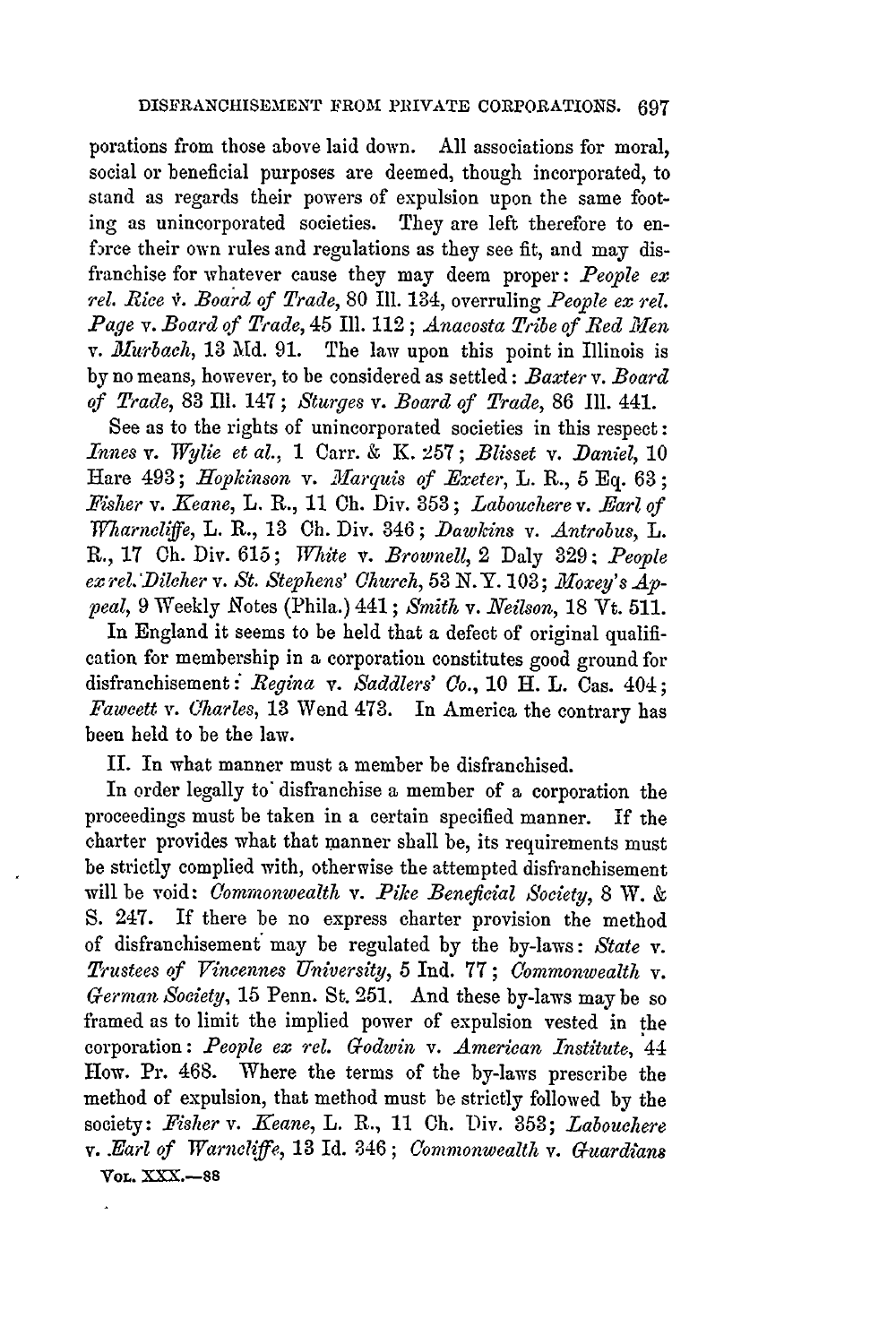#### 698 DISFRANCHISEMENT FROM PRIVATE CORPORATIONS.

*of the Poor, 6* S. & R. 469; *Washington Beneficial Society v. Bacher,* 20 Penn. St. 425; *Society for the Visitation of the Sick v. Commonwealth,* 52 Id. 125; *Savannah Cotton Exchange v. State,* 54 Ga. 668; *Weber et al. v. Zimmerman,* 22 Md. 156; *People ex rel. Godwin v. American Institute,* 44 How. Pr. 468; *Southern Plank Road Co. v. Hixon,* 5 Ind. 165. Unless there be an express provision in the charter no member'of a corporation can be disfranchised without notice to him, and unless a fair opportunity be given him to defend himself against the charges that have been preferred: Wilcock on Mun. Corp., sects. 691, 700: *Bagg's Case,* 11 Rep. 99; *Innes v. Wylie et al.,* 1 Carr. & C. 257; *Blisset v. Daniel,* 10 Hare 493; *Fisher v. Keane,* L. B., 11 Oh. Div. 353; *People ex rel. Dilcher v. St. Stephens' 0hurch,* 53 N. Y. 103; *People ex rel. Doyle v. N. Y. Benevolent Society,* 3 Hun 361; *Wachtel v. Noah Widows' and Orphans' Beneficial Society,* 84 N. Y. 28; *People ex rel. Schmitt* v. *St. Franciscus Benevolent Society,* 24 How. Pr. 216; *Commonwealth v. Penna. Ben. Soc.,* 2 **S.** & R. 141; *Commonwealth v. German Society,* 15 Penn. St. 251; *Diligent Fire Engine Co. v. Commonwealth,* 75 Id. 291; *Dubree v. Reliance Fire Engine Co.,* 1 Weekly Notes (Phila.) 524; *Riddell v. Harmony Fire Engine Co.*, 8 Phila. 311; *Murdock's Case,* 7 Pick. **303;** *~furdock v. Phillips Academy,* 12 Pick. 244; *Sleeper v. Franklin Lyceum,* 7 R. I. **523;** *Sibley v. Carteret Olub of Elizabeth,* 40 N. J. Law 295; *Southern Plank Road Co. v. Nixon,* 5 Ind. 165; *State v. Adams,* 44 Mo. 570; People v. Fire Department, 31 Mich. 458; State v. Cham*ber of Commerce,* 47 Wis. 670. And so far has this doctrine as to notice been carried that it has been held irregular for a committee of the corporation who have been appointed to inquire into an alleged offence to proceed without notifying a dilinquent, and an expulsion founded upon the report of such committee after due notice to the offending member has been pronounced void: *Eabouqhere v. Earl of Wharncliffe,* L. B., 13 Oh. Div. 346. The conferring of express power by the charter upon a corporation to disfranchise its members does not do away with the necessity of notice: *Delacey v. Neuse River Navigation Co., 1* Hawks (N. 0.) 274. And a by-law authorizing expulsion without notice is simply void: *People v. Fire Department,* **31** Mich. 458.

The mere posting of the name of the offending member in the corporate premises is not sufficient notice: *Sibley v. Carteret Club of Elizabeth,* 40 *N. J.* Law 295. The notice must, in the absence of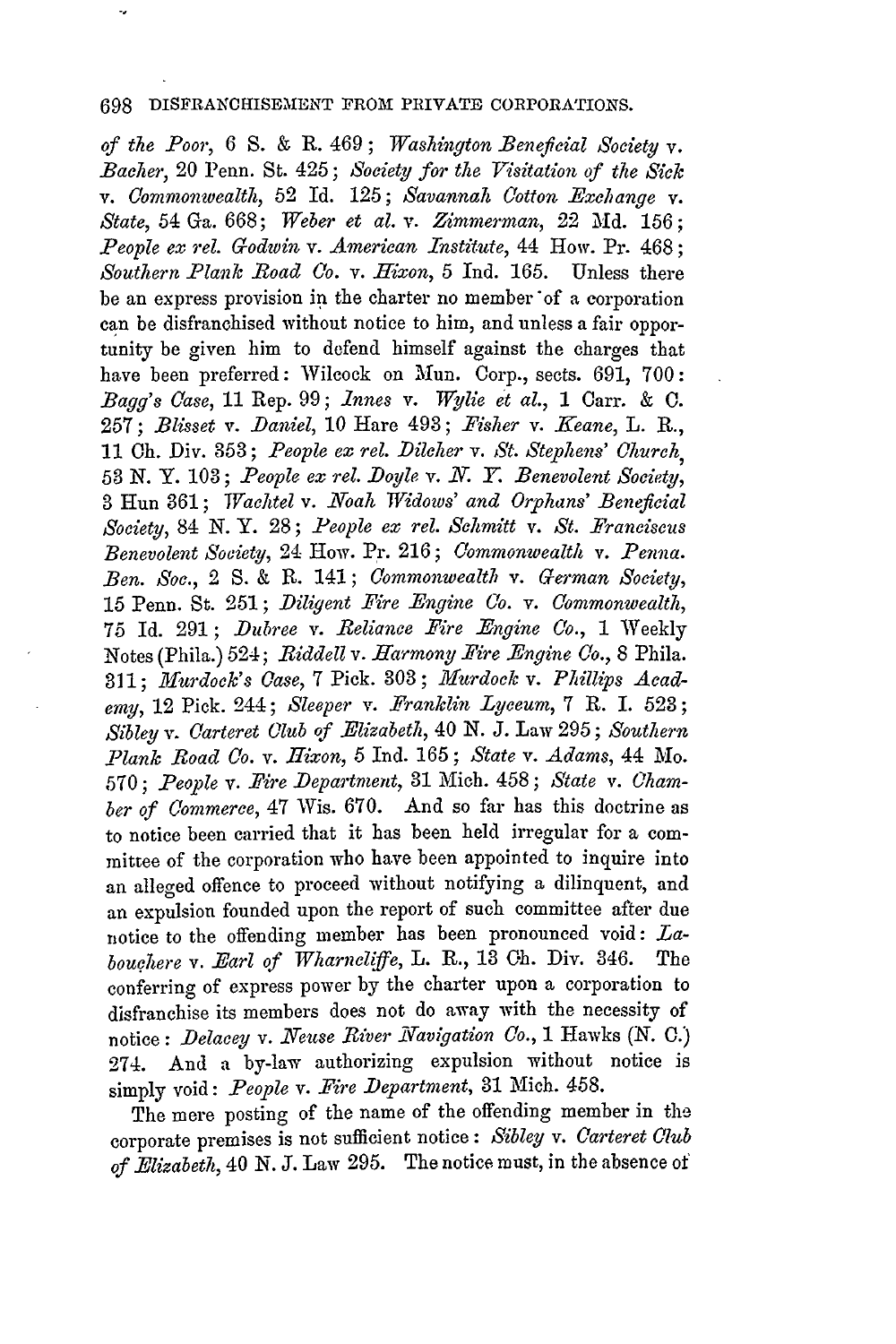any provision in the charter or by-laws, be a personal one: *Wachtel v. .Noah IVidows' and Ophans' Ben. Soc.,* 84 N. Y. 28.

Provision may, however, be made by the by-laws for other methods of transmitting the notice, as, for example, through the mail. A mere change of residence does not excuse the failure to serve a notice, even though there be a provision in the by-laws requiring each member to notify the society whenever he makes such change, under penalty of a fine: Id. Nor will a long and continuous violation of the rules of the society excuse the service of the notice: *Harnmstead v. Washington Fire Co. et al.,* 8 Phila. 331.

The notice may properly be served on Sunday if the meetings of the corporation are usually held on that day: *People ex rel. Clorrigan v. Young Hens' Father Hatthew Ben. Soc.,* 65 Barb. 357 : but must be served a reasonable time before the meeting convened to pass upon the question of the expulsion of the member, and must specify the time and place of such meeting: Wilcock on Mun. Corp. 692 : *Murdock v. Phillips Academy*, 12 Pick. 244.

The notice must contain a reasonably specific statement of the charges preferred against the member, though they need not be set out with the nicety and precision of an indictment: Wilcock on Mun. Corp. 694; *Murdock's Case*, 7 Pick. 303; *Murdock v. Phillips Academy,* 12 Id. 244; *Fuller v. Plabifield Academic School,* 6 Conn. 532. *le*

If a member appears without notice and defends or admits the charges made against him, the necessity for notice is, of course, dispensed with: Wilcock on Mun. Corp. 695; *Moxey's Appeal*, 9 Weekly Notes (Phila.) 441; *Commonwealth v. Penna. Ben. Society,* 2 S. & R. 141. In order to enable a member to prepare his defence, access to all the books and papers of the corporation should be afforded him, and a refusal to allow him to inspect these will invalidate his subsequent expulsion: *Murdock v. Phillips Acadeny,* 12 Pick. 244.

The power of disfianchisement is said to be reposed at common law in the whole corporate body: Grant on Corp. 240; Wilcock on Mun. Corp. 629; *Weber v. Zimmerman,* 22 **Md.** 156. It is, therefore, held by some authorities that this power cannot be reposed in a select body: *State ex rel. Graham v. Chamber of Commerce,* 20 Wis. 63; unless there be a provision to that effect in the charter: *State v. Chamber of Commerce,* 47 Wis. 670.

It has been held, however, in many instances that it is compe-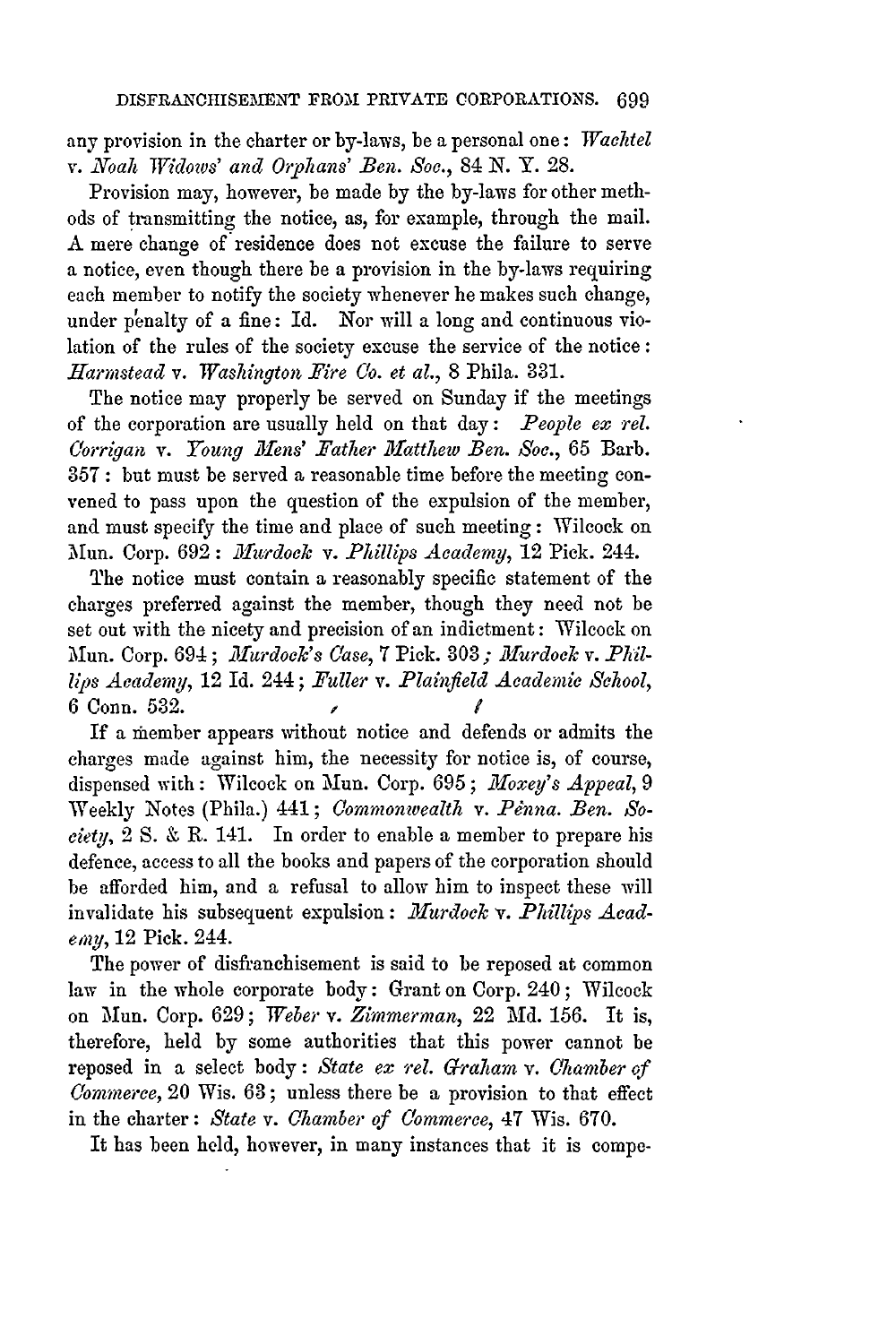#### 700 DISFRANCHISEMENT FROM PRIVATE CORrORIATIONS.

tent for a corporation by its by-laws to delegate this power to a select number of its members: Wilcock on Mun. Corp. 634: *Hussey et al. v. Gallagher,.61* Ga. 86. See *Green v. African MT. E. Society,* 1 S. & R. 254. And in other cases the validity of expulsions by such select bodies acting in pursuance of the bylaws has been assumed without controversy: *People ex rel. Thacher v. N. Y. Commercial Association,* 18 Abb. Pr. 271; *White v. Brownell,* 2 Daly 329; *People ex rel. Page v. Board of Trade,* 45 Ill. 112. But a by-law cannot vest the power of disfranchisement in a single officer who is made to act at once as witness and as judge: People ex rel. Pulford v. Fire Depart*ment,* 31 Mich. 458; *Hibernia Fire Engine Co. v. Commonwealth,* 93 Penn. St. 2-4.

The body in whom the power of disfranchisement is vested must also not be prejudiced against the offending member. It cannot consist, therefore, of the very men against whom the offence in question has been committed: *Smith v. Nelson,* 18 Vt. 511; and where a select body has illegally proceeded to expel a member without notice or trial it cannot afterwards retrace its steps and expel him in due form: *Murdock v. Phillips Academy,* 12 Pick. 244. Where the power of expulsion is reposed in the whole corporate body, each member should be notified of the time and place of the meeting at which the trial is to be held, and also of the business about to be transacted: *TWeber v. Zimmerman,* 22 Md. 156. The meeting may be held on Sunday if the corporation has been accustomed to meet on that day: *People ex rel. Corrigan v. Young Hens" Father M11atthew Ben. Soc.,* 65 Barb. 357. The trial must be a fair and open one: *State v. Adams,* 44 Mo. 570; *Murdock's Case,* 7 Pick. 303. The accused member must be allowed a full hearing, the privilege of counsel and an opportunity to object to the relevancy or competency of any evidence offered against him: *Murdock v. Phillips Academy,* 12 Pick. 244. If he remains silent or fails to appear, the charge must, nevertheless, be satisfactorily proved: Wilcock on Mun. Corp. 702; *People ex rel. Corrzqan v. Young Mens' Father Matthew Ben. Soo.,* 65 Barb. 357. Finally, a solemn sentence must be pronounced upon the answers and proofs adduced: *Murdock v. Phillips Academy*, 12 Pick. 244.

Any deviation from the foregoing course of proceeding is fatal, and the defect will not be remedied **by** an affirmance of the sen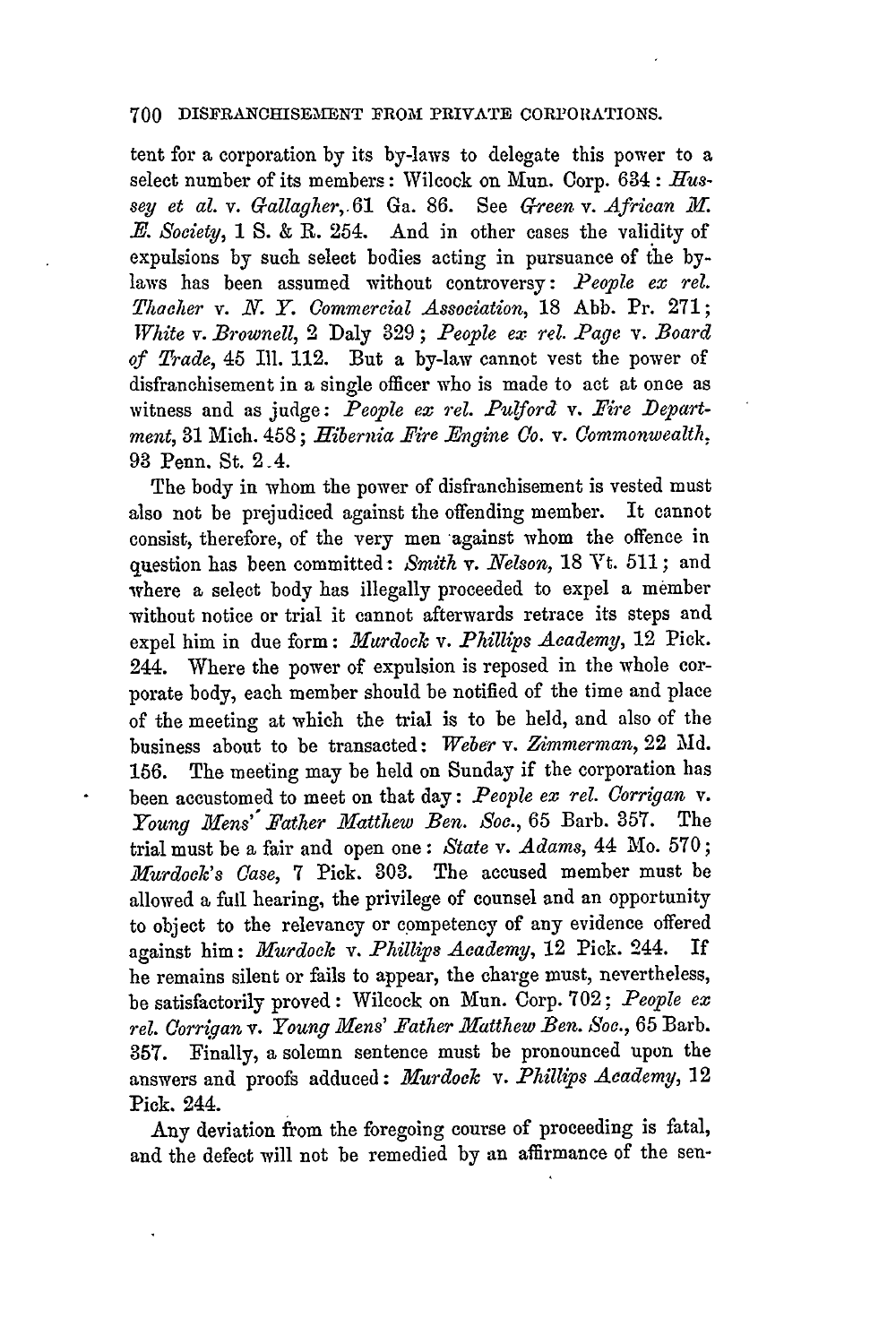tence by an appellate tribunal constituted by the corporation, which has acted with perfect regularity: Id.

Where a member has once been regularly tried by a corporation and acquitted, it seems that he cannot afterwards be again tried and expelled for the same offence: *Commonwealth v. Guardians of the Poor, 6 S.* & R. 469. But where a member has been irregularly tried and expelled there is nothing to prevent the corporation from reinstating him in his rights and afterwards proceeding to try and expel him in due process of law: *State ex rel. Cuppel v. Chamber of Commerce,* 47 Wis. 670. An actual formal vote of the body vested with the right of disfranchisement is necessary in order to deprive a member of his corporate rights: *Sibley v. Carteret Club of BEizabeth,* 40 *N.* J. L. 295; *State ex rel. Linley v. Bryce,* 7 Ohio 414: *Harmstead v. Washington Fire Co. et al.,* 8 Phila. 331. Even where the charter expressly vests in the president and directors power to erase a member's name in case he commits certain specified offences it seems that definite action by the body corporate is necessary to disfranchise: *Delacey v. Neuse River Nav qation Go.,* 1 Hdwks (N. 0.) 274. See also *Doremus v. Dutch Reformed Church,* 2 Green **Ch.** (N. *J.)* 332.

The right of membership in a corporation is never lost by mere non-user: *State v. Trustees of Vincennes University,* 5 Ind. 77. Unless indeed there be a specific provision to that effect in the charter: *Croker v. Old South Society,* 106 Mass. 489.

III. In case of an illegal disfranchisement what remedy will the courts afford.

Wherever, as has been said, a member of a corporation has been illegally disfranchised he may apply to the courts for redress and protection. The courts will, in every case, consider the regularity of the method in which the disfranchisement has been effected, and if there be any departure from the course of proceedings above indicated will afford instant relief. They will also in every case inquire as to the offence which has constituted the cause for disfranchisement. The fact that the offence has been committed is conclusively settled by the finding of the corporation : see *State ex rel. Cuppel v. Chamber of Commerce,* 47 Wis. 670. But whether the commission of the offence does or does not constitute sufficient ground for disfranchisement is for the court.

In those cases where the offence does not consist of the violation of a by-law but merely of some alleged breach of a corporator's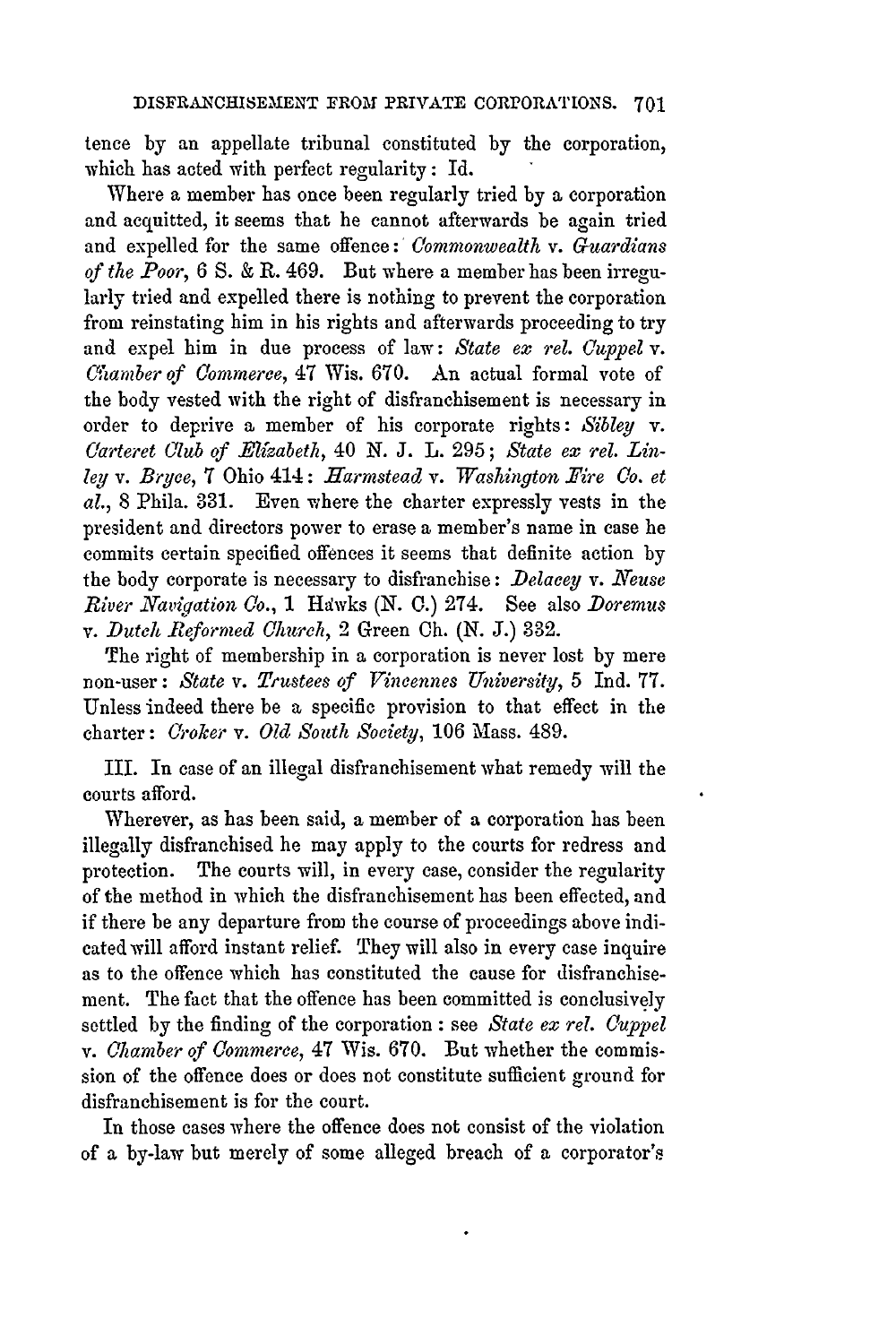implied duty, the court will simply consider whether it is or is not injurious to the interests of the corporation, and the affording or withholding of relief will be regulated accordingly: *Fawcett v. Charles,* 13 Wend. 473; *People ex rel. Dilcher v. St. Stephens' Church,* 53 N. Y. 103; *Pebple ex rel. Elliott v. N. Y. Cotton Exchange,* 8 Hun 216; *Commonwealth v. Philanthropic Society,* **5** Binn. 486 ; *Ex parte Paine,* **<sup>1</sup>**1ill 665; *Commonwealth v. Guardians of the Poor,* 6 S. & R. 469 ; *)Iurdock's Case,* 7 Pick. 303 **;** *Barrows v. M-edical Society,* 12 Cush. 402 ; *Fuller v. Plainfield Academic School,* 6 Conn. 532; Savannah Cotton Exchange *v. State,* 54 Ga. 668. In those cases where the offence does consist of the violation of a by-law the court will consider (1) whether the duties imposed by that by-law are reasonable and proper, and (2) whether the violation of them is so far injurious to the interests of the corporation as to warrant the imposition of the penalty of expulsion: *People v. N.* Y. *Benevolent Society,* 3 Hun 361; *People v. N. Y. Board of Underwriters,* 7 Id. 248; *People v. Medical Society, 32 N.Y. 187; People v. Medical Society, 24* Barb. 570; *People v. Sailors' Snug Harbor*, 54 Id. 532; *People v. St. Franciscus Benevolent Society,* 24 How. Pr. 216; *Commonwealth v. St. Patrick's Ben. Soc.,* 2 Binn. 440; *Franklin Ben. Association v. Commonwealth,* **10** Penn. St. 357 ; *Evans v. Philadelphia Club,* 50 Id. 107; *Society for the Visitation of the Sick v. Commonwealth,* 52 Id. 125; *Ribernia\_ Fire -Engine Co. v. Commonwealth,* 93 Id. 264; *People v. Board of Trade,* 45 Ill. 112; *Pulford v. Fire Department,* **31** Mich. 458; *Dickenson v. Chamber of Commerce,* 29 Wis. 45 ; *State v. Chamber of Commerce,* 20 Id. 63; *State v. Chamber of Commerce,* 47 Id. 670; *State v. Georgia M1edical Society,* 38 Ga. 608 ; *.Hussey et al. v. Gallagher,* 61 Id. 86.

The courts will also construe the true meaning of the by-laws: *Franklin Beneficial Society v. Commonwealth,* 10 Penn. St. 357; *People v. N. Y. Commercial Association,* 18 Abb. Pr. 271; *State v. Chamber of Commerce,* 20 Wis. 63; *Dickenson v. Chamber of Commerce,* 29 Id. 45; and will decide whether the specific offence assigned as cause for disfranchisement comes within the meaning of their provisions: *People v. Sailors' Snug Harbor,* 54 Barb. 532; *State v. Georgia Medical Soc.,* **33** Ga. 608. Of course if the duties imposed by the by-laws be not reasonable and proper, or if the breach of them be not injurious to the interests of the cor-

1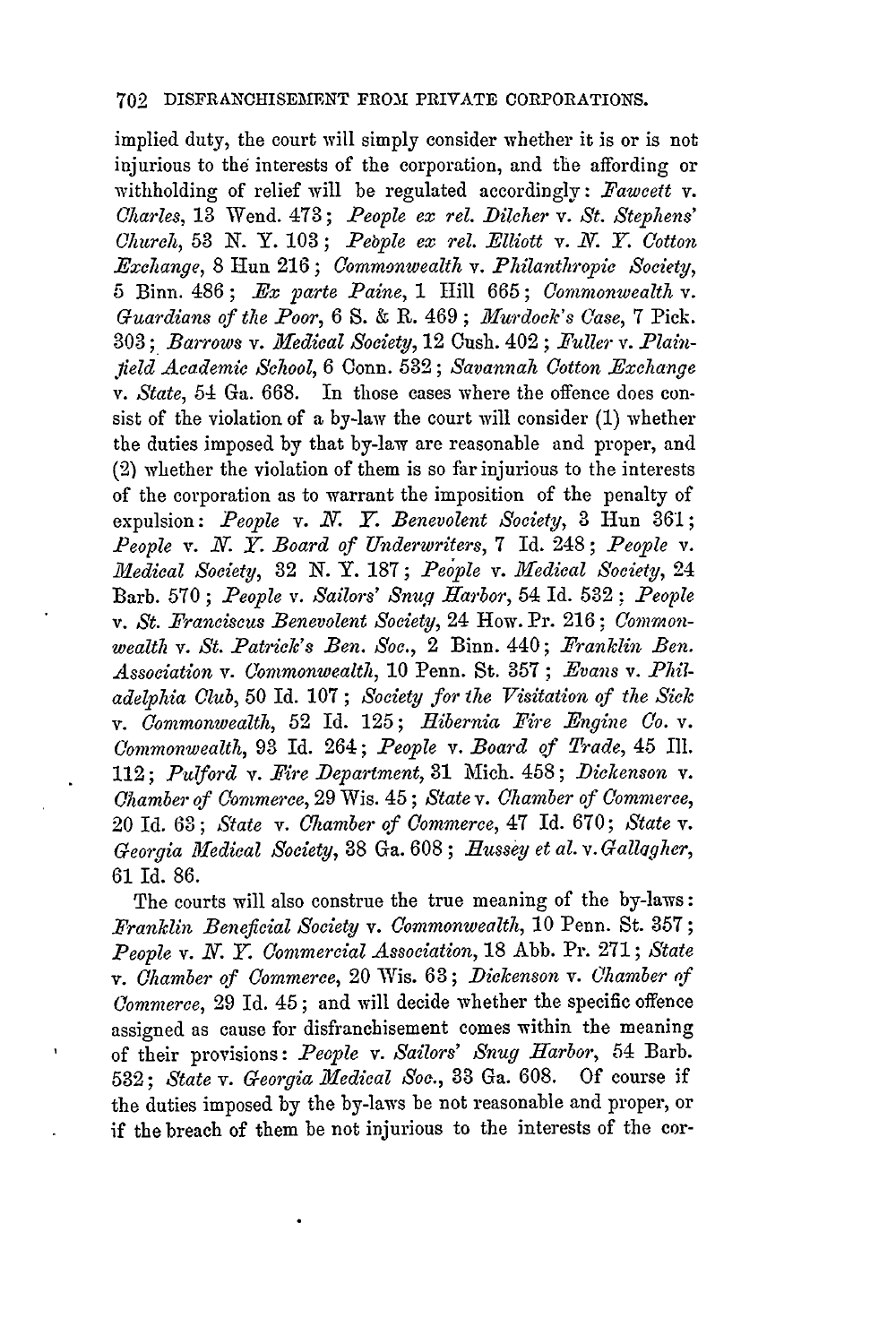poration or if the offence in question under a just interpretation of the by-laws does not amount to such a breach, the disfranchisement cannot be maintained. And even if the by-law in general be valid and the specified offence within its terms, yet if that particular offence be of such a character as cannot be deemed injurious to the interests of the corporation, the expulsion will not be sustained: *Evans v. Philadelphia Club*, 50 Penn. St. 107; *People* v. *Mechanics' Aid Soc.*, 22 Mich. 86. Where a person has been illegally disfranchised from a corporation, the proper remedy is a writ of mandamus to restore him to his rights: Wilcock on Mun. Corp. 96; *Bagg's Case*, 11 Rep. 99; *People v. Medical Soc.*, 24 Barb. 570; *Evans v. Philadelphia Club,* 50 Penn. St. 107; *Hibernia Fire Engine Co. v. Commonwealth,* 93 Id. 264; *Sibley v. C'arteret Club of Elizabeth,* 40 *N. J.* L. 295; *Union Church of Africans v. Sanders,* 1 Houst. 100; *Fuller v. Plainfield Acadenic School,* 6 Conn. 532; *People v. Board of Trade,* 45 Il. 112; *People v. 3lechanics' Aid Soc.,* 22 Mich. 86; *Delacey v. Neuse River Z'Iavgation, 0o.,* 1 Hawks **(N. C.)** 274; *State v. Georgia 3ledical Soc.* 33 Ga. **608** ; *Hussey et al. v. Gallagher,* 61 Id. 86; *State v. Lusitanian Portuguese Soc.,* 15 La. Ann. 73. But in Kentucky, under the statutes there in force, a writ of mandamus cannot be granted to restore a member of a private corporation: *Cook v. College of Physicians,* 9 Bush 542.

The courts are always unwilling to interfere in the matters of private corporations: *Hussey et al. v. Gallagher,* 61 Ga. 86; and hence will refuse to grant a writ of mandamus where the desired object may be obtained without serious difficulty and without the aid of the court: *Harrison et al. v. Simonds et al.,* 44 Conn. 318.

Any person invoking the aid of the court must, therefore, in order to obtain the writ, show that he has an undoubted grievance, and that he has no other adequate remedy. *He* must, therefore, prove that he has been duly elected a member of the corporation, and if that body have exceeded their chartered powers in electing him he has no standing in court: *Diligent Fire Engine Co. v. ommonwealth,* 75 Penn. St. 291. He must also show beyond peradventure that he has been disfranchised: *People v. St. Stephens' Church,* 53 N. Y. 103. And the mere fact that he has been prevented from voting or speaking at several successive corporate meetings will not in itself be deemed conclusive evidence of his disfranchisement: *Crocker v. Old South Society,* 106 Mass. 489.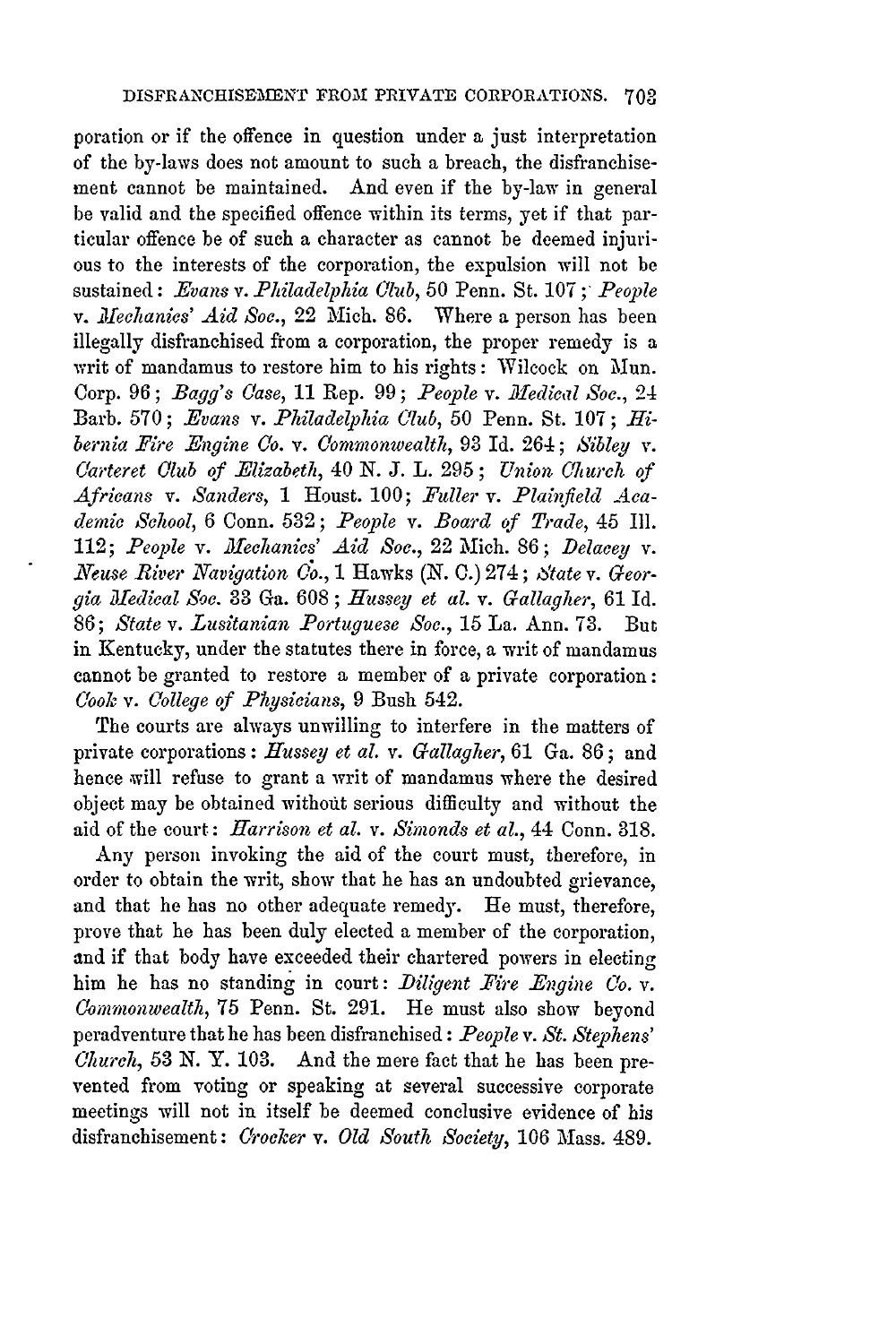#### 704 DISFRANCHISEMENT FROM PRIVATE COROrRATIONS.

If an opportunity is afforded to him to appeal to another tribunal constituted **by** the corporation, he must do so before he has recourse to the courts: *White v. Brownell,* 2 Daly 329; *German Reformed Church v. ,Seibert,* 3 Penn. St. **282.**

Where a person illegally disfranchised from a corporation has brought suit and recovered damages for the injury done him, he will be deemed to have waived his right to a mandamus: *State* v. *Lipa,* 28 Ohio St. 668.

The practice is for the court to issue in the first place a writ of alternative mandamus: *Sleeper v. .Franklin Lyceum,* 7 R. I. **523.** The return to this writ must be certain and specific, containing a perfect justification of the expulsion, and setting out at length the cause thereof and the mode in which it has been effected: *Bagg's Case,* 11 Rep. 99; *People v. St. Pranciscus Ben. Soc., 24* How. Pr. 216; *Green v. African l. -. Soc.,* 1 *S.* & R. 254; *Society for the Visitation of the Sick v. Commonwealth,* 52 Penn. St. 125; *People v. Mechanics' Aid Soc.*, 22 Mich. 86. If the return be defective an opportunity of amending it will not be afforded: *People v. American Institute,* 2 N. Y. Leg. Obs. 170.

On the filing of the return the relator may either rely upon its insufficiency or traverse it by proof. But after having adopted one of these courses and 'failed, he cannot afterwards resort to the other: *State v. Lusitanian P. Soc.,* 15 La. Ann. 73. Where the final decision is in favor of the relator, a writ of peremptory mandamus is issued to restore him to all his corporate rights.

Attempts have from time to time been made to invoke the aid of courts of equity to restrain by injunction corporate bodies from illegally disfranchising their members. Such attempts have, however, invariably failed, the courts being of opinion that they have no jurisdiction in the premises: *Gregg v. Massachusetts Medical Soc.,* 111 Mass. 185 ; *Sturges v. Board of Trade,* 86 **Ill.** 441. Attempts have also been made to induce these courts to restore illegally disfranchised members by mandatory injunction. These also have failed: *Fisher v. Board of Trade,* 80 Ill. 85. The mere circumstance that the complainant may be deprived of intermediate profits earned by the corporation will not entitle him to this relief, at least where a proceeding by mandamus has been instituted to test his right and is still pending undetermined: *Baxter v. Board of Trade,* **83** Ill. 147.

LAWRENCE LEWIS, Jr.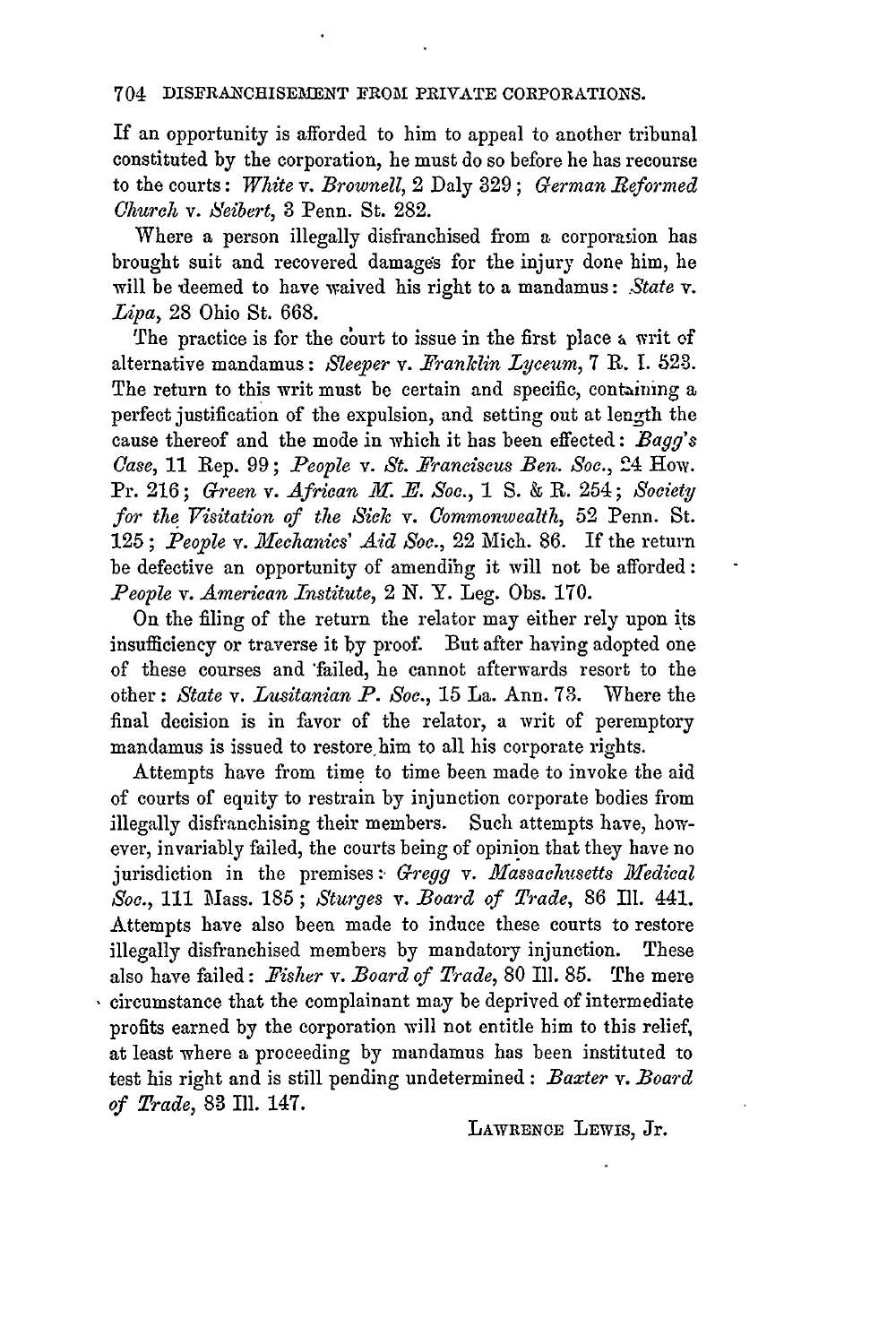# **RECENT ENGLISH DECISIONS.**

# *Crown Cases Reserved.*

# **REGINA** *v.* LOVELL.

It is larceny for **a** person to demand and receive **by** intimidation and threats an excessive overcharge for work done for the party paying, as, *5s.* **6d.** for a fair charge of *Is. 3d.*

*legina v. J.cGrath,* L. R., **1 C. C. 1R.** 205, affirmed.

**TRE** prisoner was tried before the chairman of the Worcestershire Quarter Sessions on an indictment which charged him, in the first count, with stealing the sum of *5s. 6d.,* the property of Eliza Grigg, and, in the second count, with demanding with menaces from the said Eliza Grigg the sum of *5s. 6d.,* with intent to steal the same. The facts were these **:**

The prisoner was a travelling grinder. He ground two pairs of scissors for the prosecutrix, for which he charged her *4d.* She then handed him six knives to grind. He ground them and demanded *5s. 6d.,* for the work. She refused to pay the amount on the ground that the charge was excessive. The prisoner then assumed a menacing attitude, kneeling on one knee, and threatened the prosecutrix, saying, "You had better pay me, or it will be worse for you," and "I will make you pay."

The prosecutrix was frightened, and in consequence of her fears, gave the prisoner the sum demanded. Evidence was given that the trade charge for grinding the six knives would be *Is. 3d.* It was contended for the prisoner that as some money was due, the question rested simply on a *quantum meruit,* and that there was no larceny or menacing demand with intent to steal. The chairman overruled the objection, and directed the jury on the authority of  $Reg. v. McGrath, L. R., 1 C. C. R. 205, that if the money was$ obtained by frightening the owner, the prisoner was guilty of larceny. They found that the money was obtained from the prosecutrix by menaces, and that the prisoner was guilty.

The question for this court was, whether upon the facts stated, he was properly convicted.

No counsel appeared.

The court, Lord COLERIDGE, **0. J., TINDLEY,** HAWKINS, **LoPEs VOL. \_XX.-89**